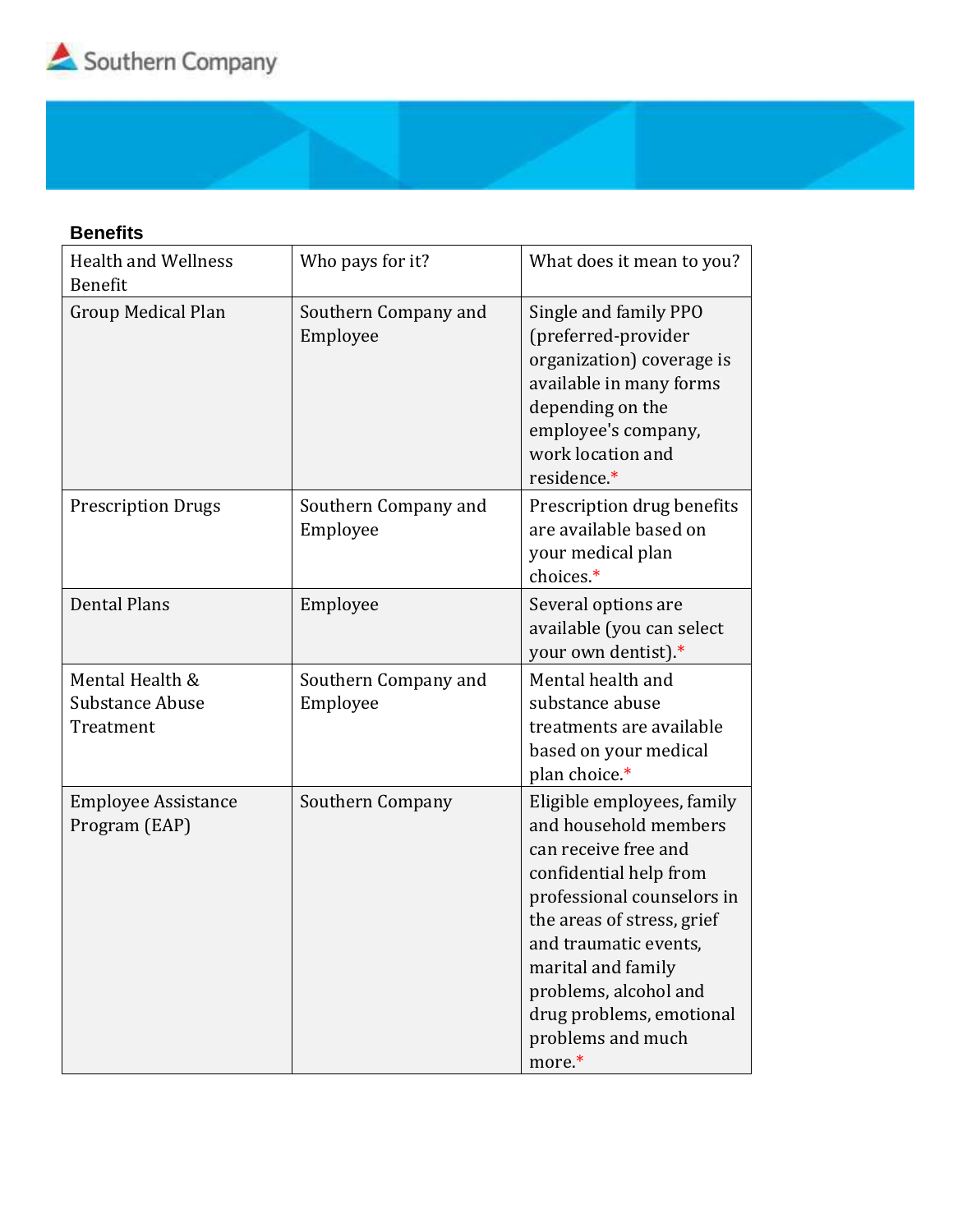| Group Life Insurance        | (A) Southern Company (B)<br>Southern Company and<br>Employee                      | (A)<br>non-contributory -<br>\$12,500<br>(B)<br>Contributory - you<br>are eligible to choose life<br>insurance in an amount                                                                                                                                                                      |
|-----------------------------|-----------------------------------------------------------------------------------|--------------------------------------------------------------------------------------------------------------------------------------------------------------------------------------------------------------------------------------------------------------------------------------------------|
|                             |                                                                                   | from one to five times<br>your annual rate of pay or<br>a flat amount of<br>\$37,500.**                                                                                                                                                                                                          |
| Dependent Life Insurance    | Southern Company                                                                  | You are eligible to choose<br>life insurance for a spouse<br>for \$10,000 to \$100,000 of<br>coverage and for a child<br>for \$5,000 to \$15,000 of<br>coverage.**                                                                                                                               |
| SouthernLifeStyle           | Southern Company                                                                  | SouthernLifeStyle is an<br>enhanced health and<br>wellness program for all<br>benefit-eligible<br>employees.<br>SouthernLifeStyle includes<br>an annual company-paid<br>health and lab profile,<br>health education and<br>customized wellness and<br>health management<br>programs <sup>*</sup> |
| *Available upon employment. |                                                                                   |                                                                                                                                                                                                                                                                                                  |
| basis.                      | ** Cooperative education students are eligible to obtain coverage on an after-tax |                                                                                                                                                                                                                                                                                                  |
|                             |                                                                                   |                                                                                                                                                                                                                                                                                                  |

| <b>Financial Planning</b> | Who pays for it? | What does it mean to you? |
|---------------------------|------------------|---------------------------|
| Resources Benefit         |                  |                           |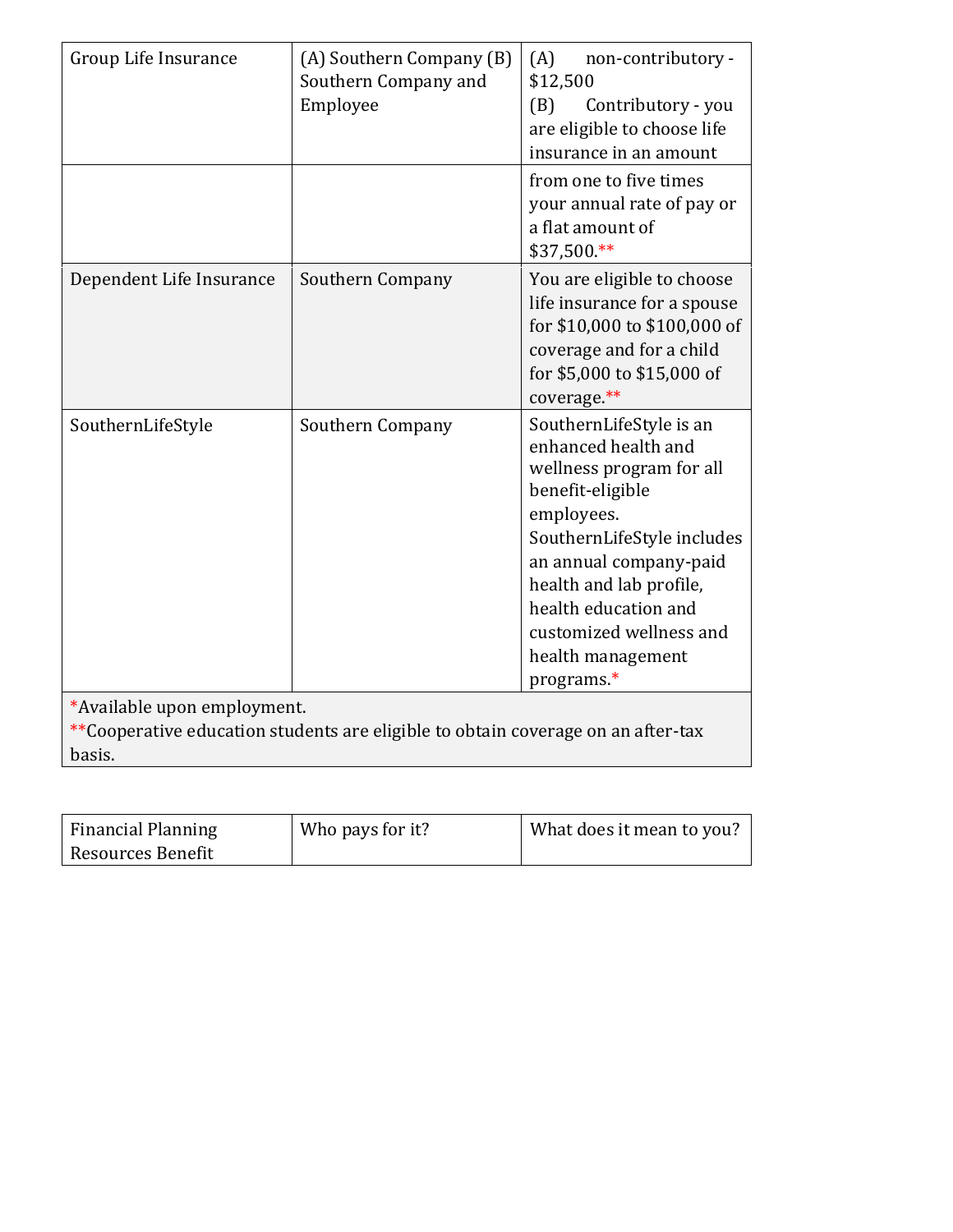| <b>AYCO</b> Financial      | Southern Company | AYCO - a division of           |
|----------------------------|------------------|--------------------------------|
| <b>Counseling Services</b> |                  | Goldman Sachs - provides       |
|                            |                  | one-on-one telephonic          |
|                            |                  | counseling to employees        |
|                            |                  | in several areas:              |
|                            |                  | Investment Planning            |
|                            |                  | Insurance Planning             |
|                            |                  | Income Tax Advice              |
|                            |                  | Estate Planning (wills &       |
|                            |                  | trusts)   Benefit elections    |
|                            |                  | <b>Education funding (529)</b> |
|                            |                  | plans)                         |

| — Money<br>Compensation<br>and Pay Benefit | Who pays for it? | What does it mean to you?                                                                                                                                                                                                                                            |
|--------------------------------------------|------------------|----------------------------------------------------------------------------------------------------------------------------------------------------------------------------------------------------------------------------------------------------------------------|
| <b>Base Salary</b>                         | Southern Company | Base salary is the<br>foundation of the<br>company's compensation<br>program and is dependent                                                                                                                                                                        |
|                                            |                  | on job classification,<br>market pay levels and<br>individual performance.<br>An employee's base salary<br>may be adjusted over time<br>based on individual<br>performance through the<br>annual merit increase<br>program, promotions and<br>other pay adjustments. |

| Vacation, Holidays and<br>Other Time Off Benefit | Who pays for it? | What does it mean to you?                                                                                                                                   |
|--------------------------------------------------|------------------|-------------------------------------------------------------------------------------------------------------------------------------------------------------|
| Vacation                                         | Southern Company | 40 hours (1 week) of<br>vacation is granted each<br>calendar year. These 40<br>hours will be prorated<br>based on the start date of<br>the co-ops rotation. |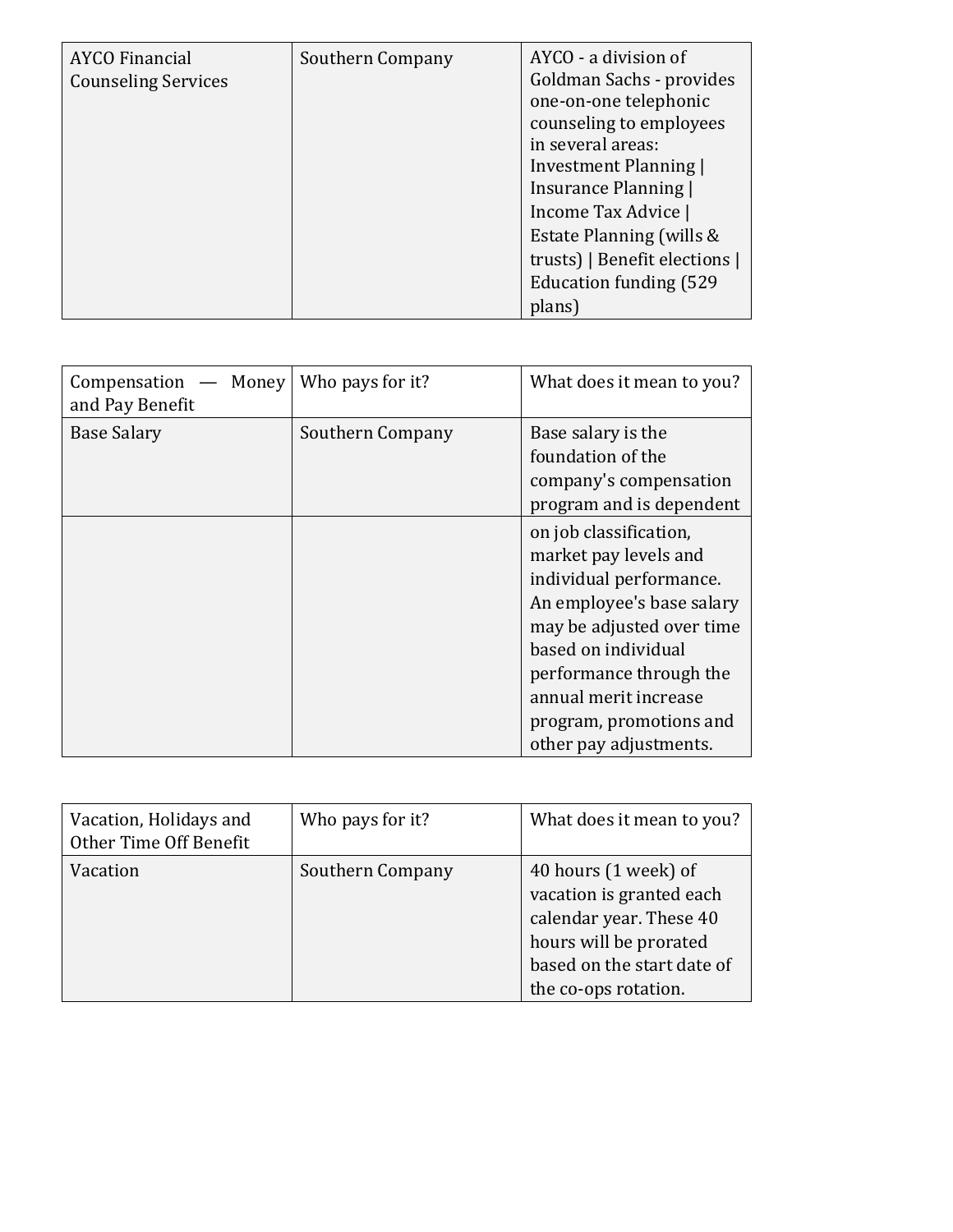| Holidays                                        | Southern Company | Co-operative education<br>employees are eligible for<br>holiday pay if they work<br>the day before and after<br>scheduled company<br>holidays. (specific days<br>vary by subsidiary)* |
|-------------------------------------------------|------------------|---------------------------------------------------------------------------------------------------------------------------------------------------------------------------------------|
| <b>Basic Sick Time</b>                          | Southern Company | 20 hours granted upon<br>employment with an<br>additional 20 hours after<br>12 months. Thereafter, an<br>additional 40 hours is<br>granted each January 1st.                          |
| Paid Time Off                                   | Southern Company | Southern Company<br>follows a competitive<br>practice in allowing time<br>off for death in the family,<br>jury duty and time for<br>voting. $*$                                       |
| <b>Military Leaves</b><br>(call to active duty) | Southern Company | Separation allowances<br>may be granted,<br>depending upon the type<br>of military leave and your<br>length of service. Seniority<br>continues to accrue while<br>you are on leave.*  |
| *Available upon employment.                     |                  |                                                                                                                                                                                       |

| Job and Career Assistance<br>Benefit | Who pays for it? | What does it mean to you?                                                                                                                                                                                                                                                           |
|--------------------------------------|------------------|-------------------------------------------------------------------------------------------------------------------------------------------------------------------------------------------------------------------------------------------------------------------------------------|
| <b>Tuition Reimbursement</b>         | Southern Company | Financial assistance is<br>available for college<br>courses related to your<br>position or career path<br>with the company. Annual<br>limit is $$5,000/year$ .<br>Classes must be taken<br>during a work semester.<br>Available upon<br>employment and with<br>management approval. |

L